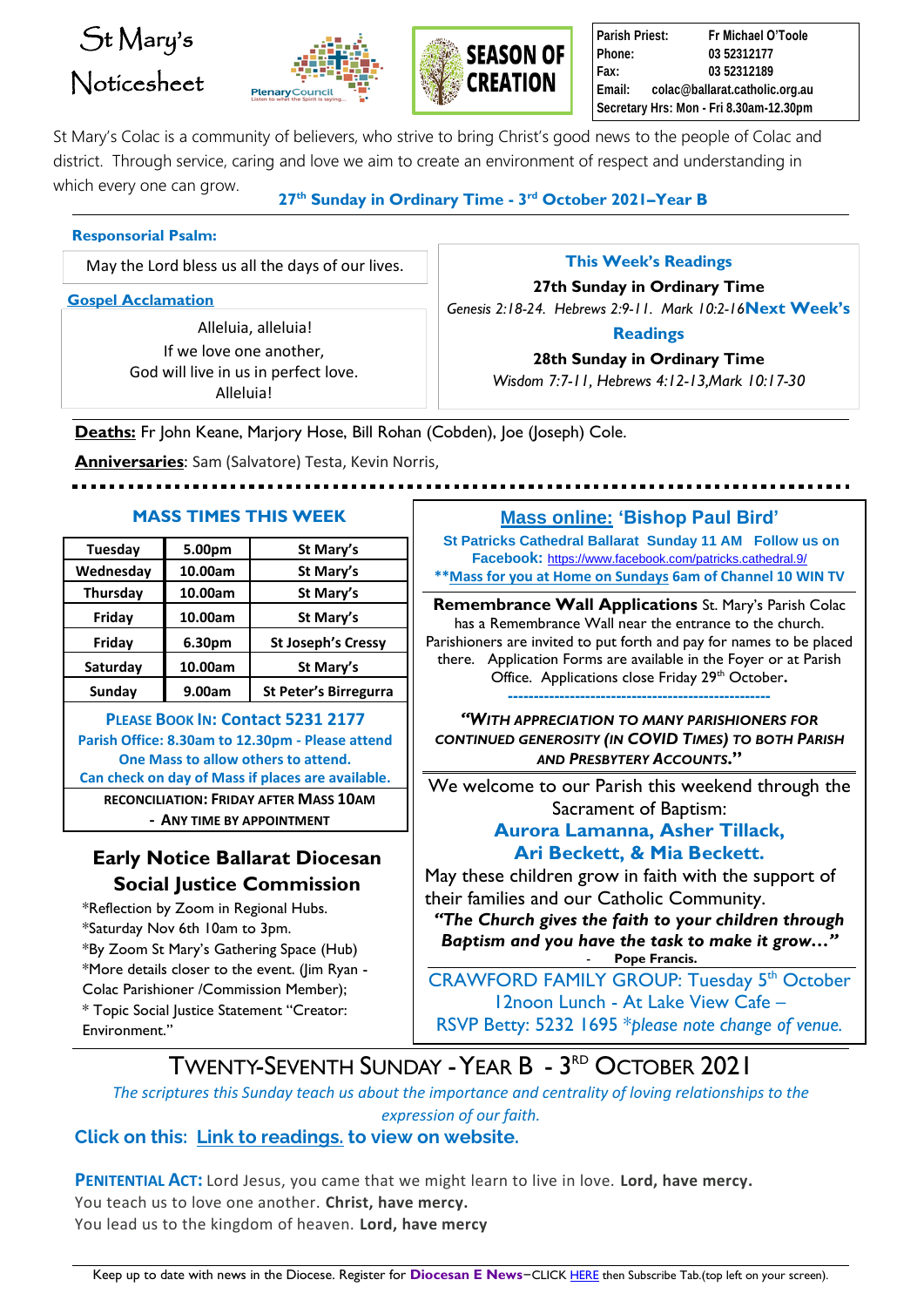#### **GOSPEL: A READING FROM THE HOLY GOSPEL ACCORDING TO MARK.**

He answered them, 'What did Moses command you?' 'Moses allowed us,' they said, 'to draw up a writ of dismissal and so to divorce.' Then Jesus said to them, 'It was because you were so unteachable that he wrote this commandment for you. But from the beginning of creation God made them male and female. This is why a man must leave father and mother and the two become one body. They are no longer two, therefore, but one body. So what God has united, no one must divide.'

People were bringing little children to him, for him to touch them. The disciples turned them away, but when Jesus saw this he was indignant and said to them, 'Let the little children come to me; do not stop them; for it is to such as these that the kingdom of God belongs. I tell you solemnly, anyone who does not welcome the kingdom of God like a little child will never enter it.' Then he put his arms around them, laid his hands on them and gave them his blessing.

**REFLECTION**. I recall the truth at the heart of this Sunday's readings: that we were created in love, for love. Jesus came among us not to condemn, but to heal and transform our suffering.

As I imagine being held within the accepting and comforting arms of Jesus, I place before him all my needs, desires and questions. I sit, I remain, I listen, and when I am ready I finish my prayer with my own words of thanks.

*Note: It may help, when reading this Gospel, to know that in Jesus's time, the Law of Moses concerning divorce was being interpreted to allow a man to divorce his wife for quite trivial reasons, perhaps leaving her destitute without support. Jesus invokes an older tradition that made women and men equal in marriage, thus showing his support of women, and disapproval of their abuse.*

Any pastor would be aware that no Sunday Gospel read out through the year that will require more sensitive handling than this one. Any congregation today will include a considerable number of people in second marriages or people with family members in that situation. In many, if not most cases, the situation will have come about through circumstances beyond their control or from which they cannot now responsibly free themselves. To simply read out the rulings of Jesus in the Gospel without comment or nuance would be to turn Gospel into Law and simply add to a burden of guilt that may already be oppressive.

The "exceptive clause" in the version of Jesus' rulings on divorce in Matthew's Gospel (5:32; 19:9) shows some accommodation to new situations in which believers found themselves. Moreover, the reality is that people make mistakes and relationships fail – something which longer life span and the high premium currently placed upon personal freedom and development make more prevalent. The Church has to find a way to help people grow through failure and find in it an experience of grace and deepened knowledge of God. – Fr Brendan Byrne

#### **PRAYERS OF THE FAITHFUL**

1. Let us pray for Pope Francis on this the feast day of his patron saint, Francis of Assisi. (Pause) May his call to recognize the interconnection of all life on our planet be heard by all peoples. **Lord, hear us**.

2. Let us pray for leaders of nations. (Pause) May they usher in a new era of mutual respect and collaboration between nations so that all people may enjoy peace and a just share of the world's resources. **Lord, hear us.** 3.Let us pray about the Plenary Council which begins this weekend. (Pause) May the outcomes of the Plenary Council bring about the sowing of seeds of renewal, reform and revitalization in every parish and diocese of Australia. **Lord, hear us.**

4.Let us pray for members of the Plenary Council. (Pause). May they speak out boldly in faith and listen to the Spirit which inspired the prophets of old. **Lord, hear us.**

5.Let us pray for the staffs, teachers and children in our parish schools. (Pause) May they be blessed with a peaceful transition back to a normal school life in Term Four. **Lord, hear us.**

6.Let us pray for those in the forefront of fighting the battle of the Covid 19 pandemic. (Pause) May doctors, nurses, paramedics and hospital staffs be shown the love, gratitude and blessings they so richly deserve. **Lord, hear us.**

7.Let us pray for one another. (Pause) May we nurture the relationships we have as being expressions of our faith and continue to develop harmonious relationships with all of creation. **Lord, hear us.**

8.Let us pray for those who have died and for those whose anniversary occurs at this time. (Pause). We remember especially……………………………………………………. May they know eternal peace and joy with their God who is kind and full of compassion. **Lord, hear us**.

**LORD'S PRAYER** … **"***Our Father, Who art in heaven, hallowed be Thy name; Thy kingdom come;* ….."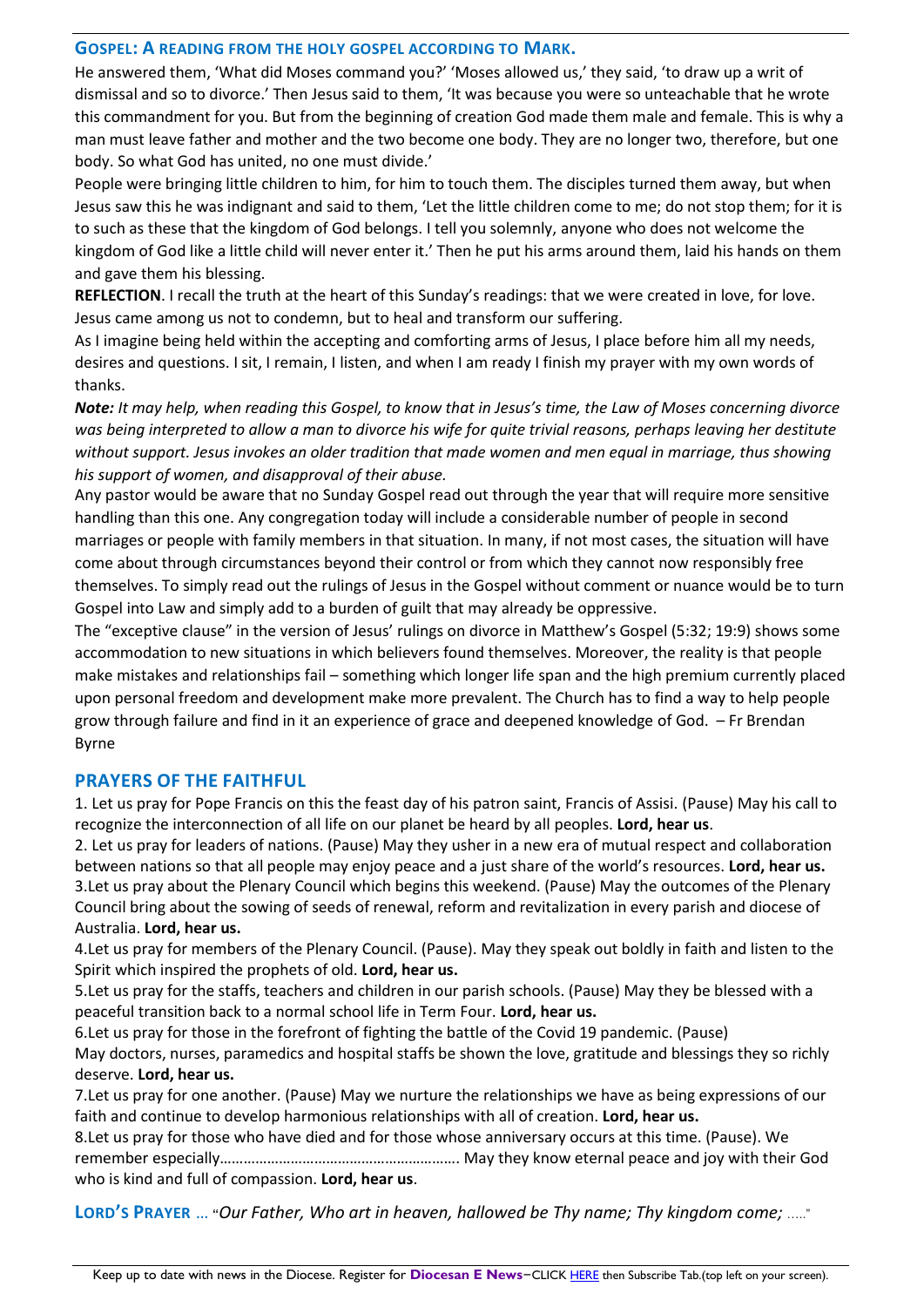# A Prayer for the **Plenary Council**

Blessed are you, God of all creation. You have given us life and light and all the wonders of the world. You have sent your Son Jesus to be our Saviour and your Holy Spirit to be our guide.

As we prepare for the plenary council. we ask you to come into our hearts with your Son and Holy Spirit. Come to us and make your home in us.

We pray for our local community. for the people of our diocese and for the Church throughout Australia.

May your wisdom show us the way. for your word is a lamp for our feet and a light for our path.

Come and fill the hearts of your faithful and kindle in us the fire of your love, that we may live by your gospel and share your good news with all we meet.

Holy Mary, Mother of our Saviour, pray for us. St Mary MacKillop, pray for us.

### **………………………………………….** *Plenary Council – Its here!*

The First General Assembly of the Fifth Plenary Council of Australia opens with **Mass at 2.00pm AEDT from St Mary's Cathedral, Perth on Sunday, October 3.** The historic event will develop concrete proposals to create a more missionary, Christ-centred Church in Australia. Watch the live-streamed Mass and access other information on the Plenary Council website at <https://plenarycouncil.catholic.org.au/assembly-1/>

Key moments during the First General Assembly will be live-streamed between October 3 and 10. They will include daily Masses, morning prayer for Plenary Council members and sharing of the fruits of discernment. All found

at <https://plenarycouncil.catholic.org.au/assembly-1/> or through the diocesan website [www.ballarat.catholic.org.au](http://www.ballarat.catholic.org.au/)

It is anticipated that **the 10.30am Mass at St Patrick's Cathedral Ballarat celebrated by Bishop Paul Bird** for the start of the Assembly will be livestreamed. A link will be uploaded in due course

to [https://www.ballarat.catholic.org.au/plenary](https://www.ballarat.catholic.org.au/plenary-council/)[council/](https://www.ballarat.catholic.org.au/plenary-council/)

**OUR DIOCESAN**

## **REPRESENTATIVES:**

*Bishop Paul Bird, Fr Kevin Maloney, V.G., Ms Felicity Knobel, Mrs Marie Shaddock (Ouyen).*

#### **Here are some highlights from the livestream schedule, please access via - The Ballarat Diocesan Plenary Council Website:**

**October 3:** Opening Mass of the Fifth Plenary Council of Australia, 2pm AEDT from St Mary's Cathedral in Perth. **October 4-9**: Daily Mass broadcast at 9.30am AEDT and on demand afterwards.

**October 4-6 and October 8-9**: Plenary session livestream starts at 11am AEDT and runs until approximately 12.15pm AEDT.

**October 7:** Plenary session livestream starts at 12 noon AEDT and runs until approximately 12.45pm AEDT. **October 10:** Closing Mass of the First General Assembly, 11am AEDT from St Stephen's Cathedral, Brisbane

# **PLENARY COUNCIL – CONTINUING THE JOURNEY**

The last twelve or so months of our Plenary Council Journey has required many unplanned changes because of the impact of COVID-19. What hasn't changed is the heart of the journey – the discernment process. We are mindful of all those who have made a significant contribution to the Plenary Council journey so far through the responses submitted during the time of listening, dialogue, and discernment; as well as the work of the members of the Six Discernment and Writing Groups. The other important milestone celebrated recently is the publication of the Agenda for the Plenary Council. It charges the Members with the responsibility of developing "concrete proposals" for the Church in Australia in response to sixteen questions born of the last three years of conversation and discernment. It is important for all of us to remember when reading the Agenda that it is to be addressed over the entirety of the time we "celebrate" the Plenary Council. This includes the first Assembly in October 2021, the months between the two assemblies and the second Assembly in July 2022. We extend an invitation, another opportunity, to engage in the process and to listen deeply to the voice of the Spirit. You can do this by commenting on the agenda below or by responding on the next page. Responses can be made by either individuals or groups in your parish or community (adhering to COVID-19 restrictions). They do not have to be formal - they can be written or in poems or pictures, songs or prayers.